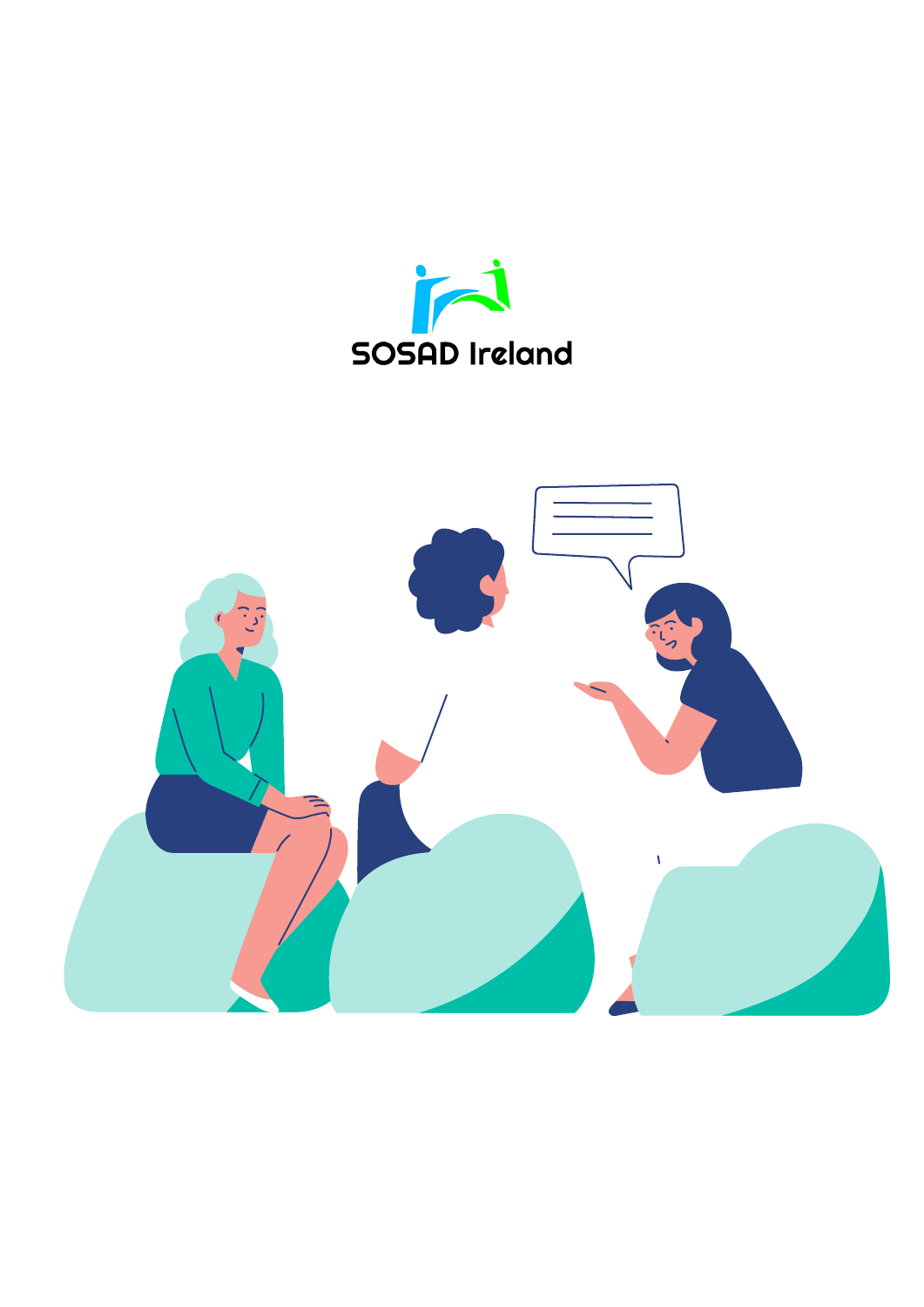

*Provides support and services free of charge to people who are struggling with: suicidal ideation, self harming, bereavement, depression, stress and anxiety or if you simply need to talk.*

*If you want to talk, we are here to listen.*

## **24H Helpline**

24h helpline that runs 365 days a year.



#### **Bereavement Groups**

The support groups are available to anyone who has experienced a loss of a loved one.



### **Messaging Service**

Web chat support service available aimed at 16 - 24 year olds. Available daily from 8pm - 12am.

## **Walk & Talk Therapy**

A counsellor will meet the client for face-to-face counselling, at a location chosen by the client. Clients find that in this type of therapy it is easier to open up in an outdoor environment.



### **One-to-one Counselling**

Free professional counselling to anyone over the age of 16 who seeks support.



## **DBT Skills Group**

A treatment programme aimed at helping people with ongoing difficulties managing intense emotions. It enables people to develop coping strategies.



### **Drop in Centre (Cavan)**

An informal space for anyone to drop in for a chat and a cuppa. Especially valuable for people who are living alone and feeling isolated. Open 10am-3pm daily.

#### **Young People Matter**

Peer mentoring group for young people from 16 to 24.





**If you need to talk, we are here to listen 041 984 8754**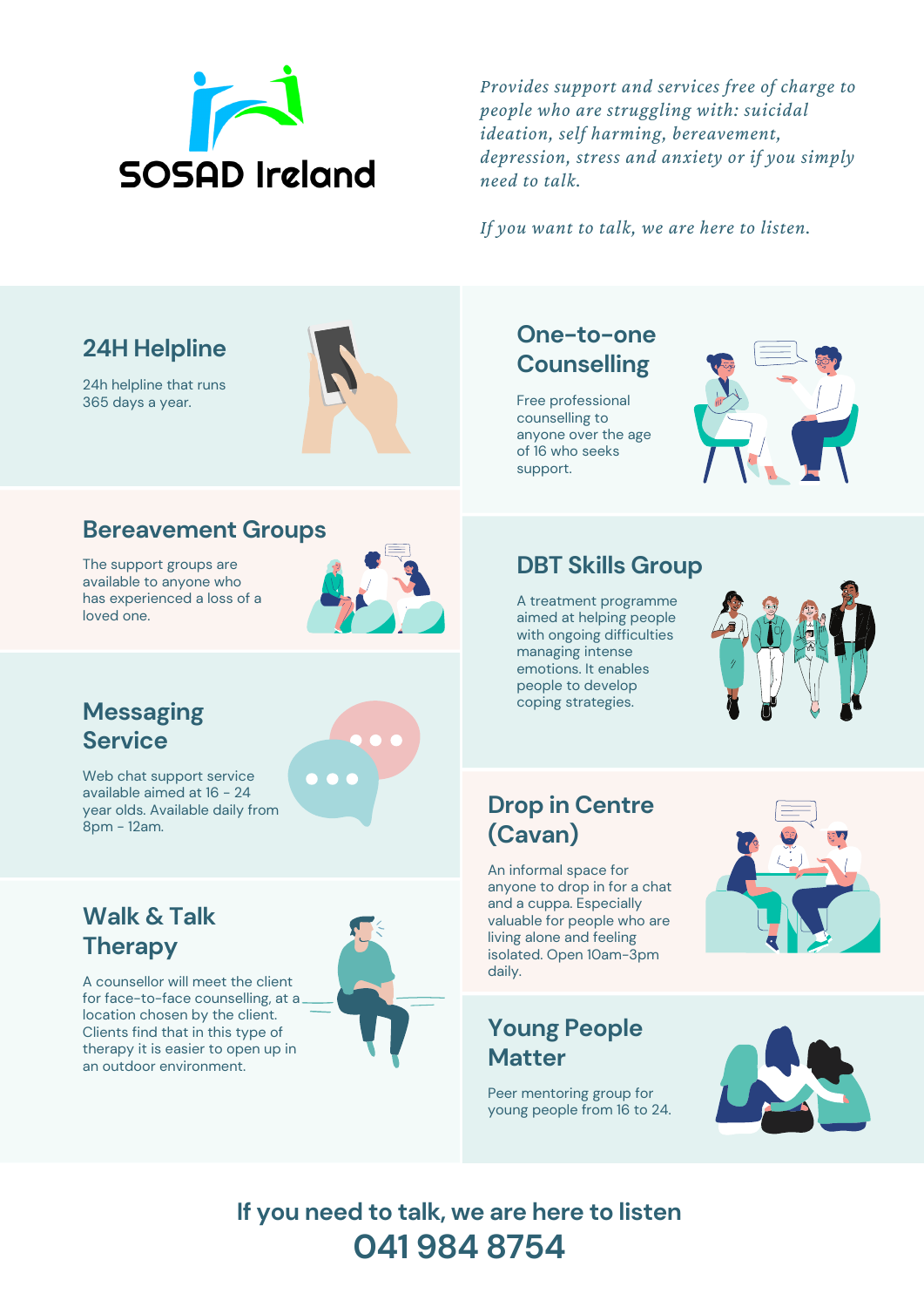## **Office Locations**

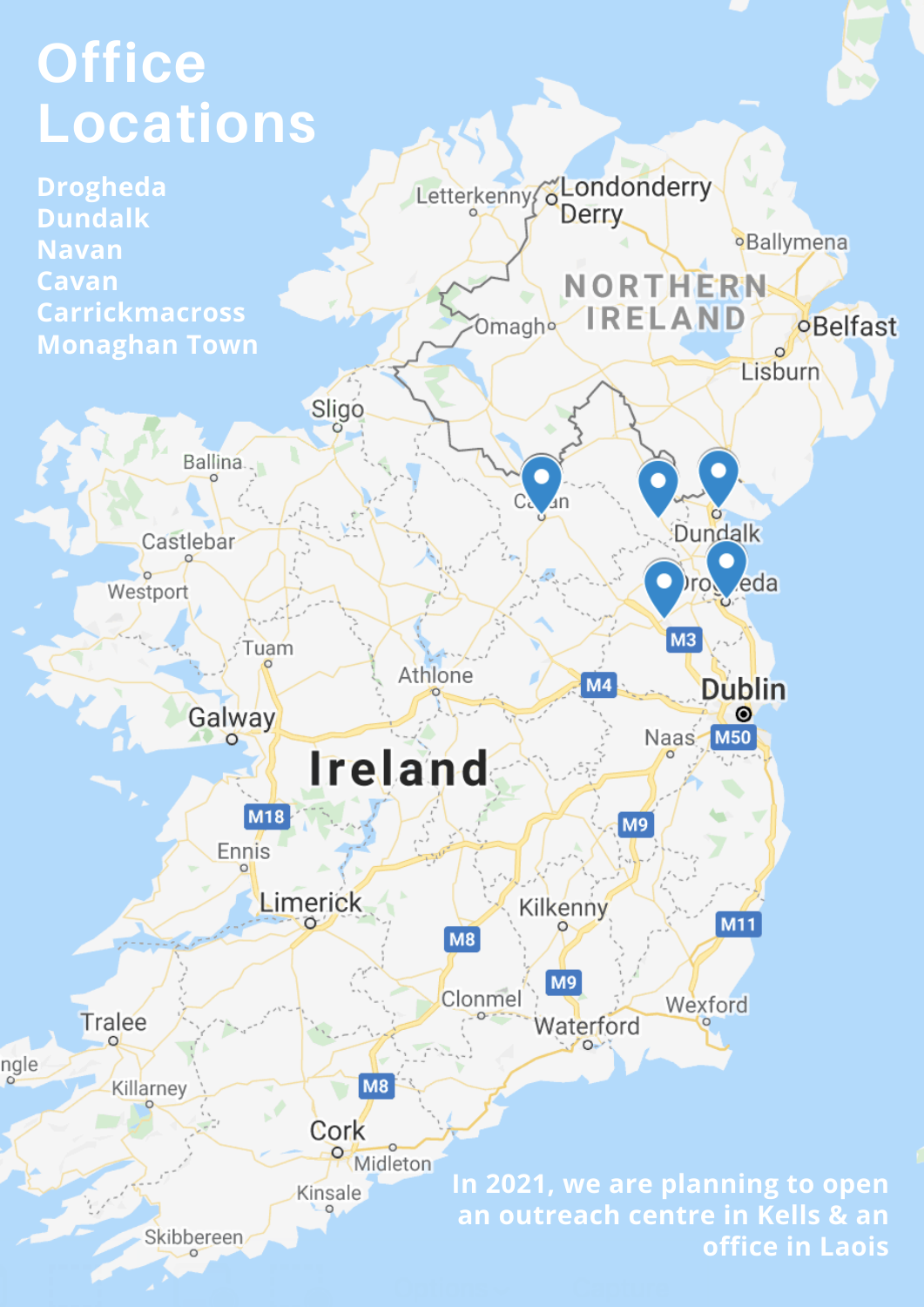## **Why We Need Your Help**

There where 421 suicides in Ireland in 2019





Cavan and Monaghan have the highest suicide rates in the country per capita between 2016 - 2018. 17.1 per 100,000, was in County Monaghan, followed by County Cavan with a rate of 16.7 per 100,000

*We work towards breaking the stigma of suicide and creating a community safe from suicide. Supporting those who are suicidal, those who are going through lifeschallenges, and those who have been bereaved by suicide.*

#### **In 2020 across our services:**

- We increased our intake by 80% on 2019 figures
- From which 43% were suicidal, self harming or had suicidal ideation
- 32% were suffering with depression/low mood
- 31% of clients presented with Anxiety as their main issue
- 10% of clients were receiving support for bereavement by suicide